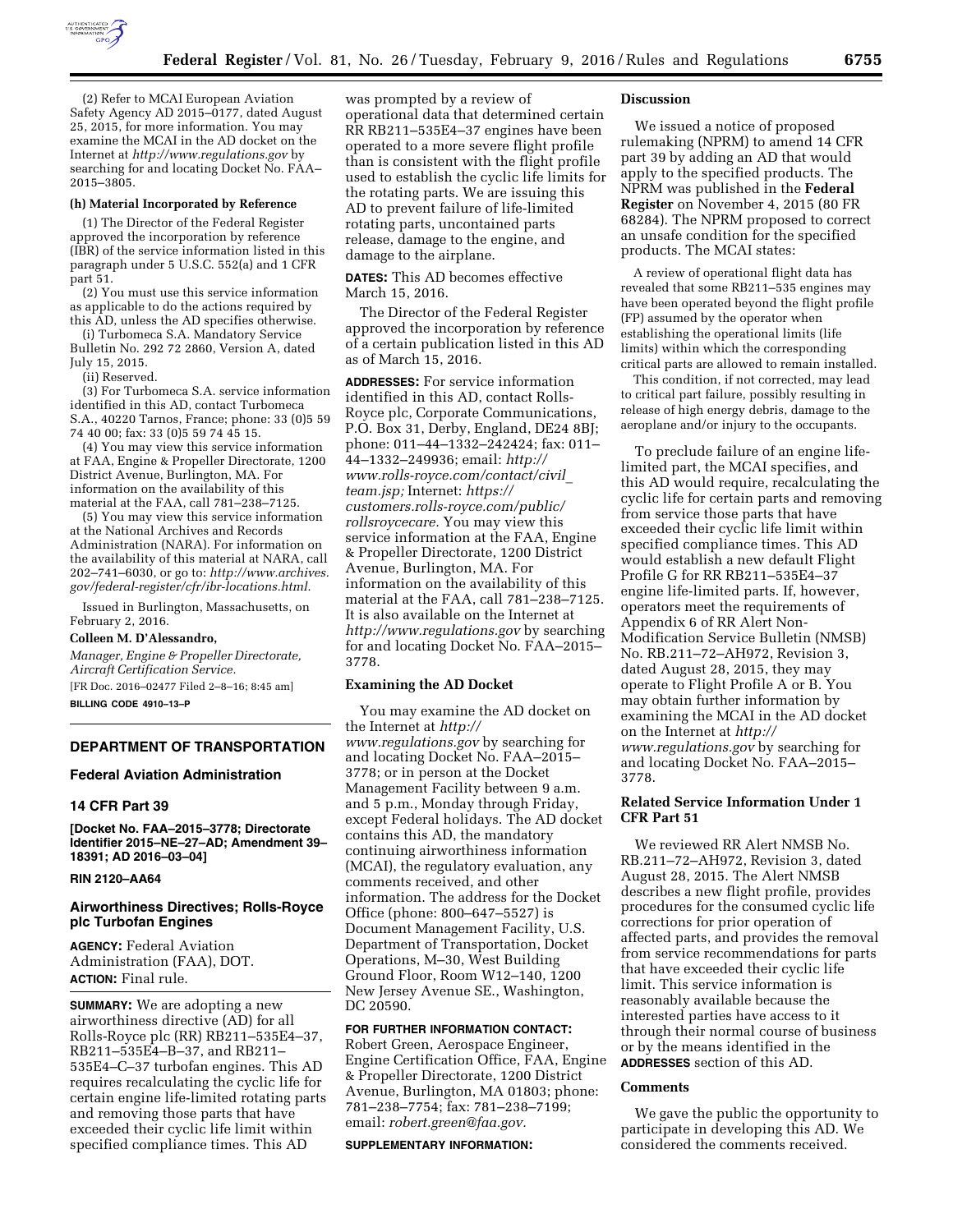## **Support for the NPRM (80 FR 68284, November 4, 2015)**

The Boeing Company, FedEx, United Airlines, and American Airlines expressed support for the NPRM.

## **Request To Change Actions and Compliance**

United Parcel Service (UPS) requested that the NPRM recognize digital flight data taken from either the digital flight data recorder (DFDR) or the digital flight data acquisition unit (DFDAU) as valid data for RR RB211 flight profile monitoring purposes. The data captured by the DFDAU is recorded on the DFDR, but DFDAUs are regularly downloaded for UPS' flight operations quality assurance program. The DFDAU data is easier to access than pulling a DFDR for data download purposes.

We agree. We added a new paragraph to paragraph (e)(1) of this AD as follows: ''(e)(1)(iv) You may use data from either a digital flight data acquisition unit or a digital flight data recorder for flight profile monitoring.''.

## **Conclusion**

We reviewed the available data, including the comments received, and determined that air safety and the public interest require adopting this AD with the changes described previously. We determined that these changes will not increase the economic burden on any operator or increase the scope of this AD.

## **Costs of Compliance**

We estimate that this AD affects 107 engines installed on airplanes of U.S. registry. Pro-rated cost of the lost cyclic life as a result of the corrections would be about \$25,417,324. We estimate it will take 1 hour to recalculate the consumed cyclic life and revise the engine records which include 5 minutes (0.083 hours) for record entries. The average labor rate is \$85 per hour. Based on these figures, we estimate the cost of this AD on U.S. operators to be \$25,426,419.

## **Authority for This Rulemaking**

Title 49 of the United States Code specifies the FAA's authority to issue rules on aviation safety. Subtitle I, section 106, describes the authority of the FAA Administrator. ''Subtitle VII: Aviation Programs,'' describes in more detail the scope of the Agency's authority.

We are issuing this rulemaking under the authority described in ''Subtitle VII, Part A, Subpart III, Section 44701: General requirements.'' Under that section, Congress charges the FAA with promoting safe flight of civil aircraft in

air commerce by prescribing regulations for practices, methods, and procedures the Administrator finds necessary for safety in air commerce. This regulation is within the scope of that authority because it addresses an unsafe condition that is likely to exist or develop on products identified in this rulemaking action.

## **Regulatory Findings**

We determined that this AD will not have federalism implications under Executive Order 13132. This AD will not have a substantial direct effect on the States, on the relationship between the national government and the States, or on the distribution of power and responsibilities among the various levels of government.

For the reasons discussed above, I certify this AD:

(1) Is not a ''significant regulatory action'' under Executive Order 12866,

(2) Is not a ''significant rule'' under the DOT Regulatory Policies and Procedures (44 FR 11034, February 26, 1979),

(3) Will not affect intrastate aviation in Alaska to the extent that it justifies making a regulatory distinction, and

(4) Will not have a significant economic impact, positive or negative, on a substantial number of small entities under the criteria of the Regulatory Flexibility Act.

#### **List of Subjects in 14 CFR Part 39**

Air transportation, Aircraft, Aviation safety, Incorporation by reference, Safety.

## **Adoption of the Amendment**

Accordingly, under the authority delegated to me by the Administrator, the FAA amends 14 CFR part 39 as follows:

## **PART 39—AIRWORTHINESS DIRECTIVES**

■ 1. The authority citation for part 39 continues to read as follows:

**Authority:** 49 U.S.C. 106(g), 40113, 44701.

#### **§ 39.13 [Amended]**

■ 2. The FAA amends § 39.13 by adding the following new airworthiness directive (AD):

**2016–03–04 Rolls-Royce plc:** Amendment 39–18391; Docket No. FAA–2015–3778; Directorate Identifier 2015–NE–27–AD.

#### **(a) Effective Date**

This AD becomes effective March 15, 2016.

### **(b) Affected ADs**

None.

#### **(c) Applicability**

This AD applies to all Rolls-Royce plc (RR) RB211–535E4–37, RB211–535E4–B–37, and RB211–535E4–C–37 turbofan engines.

#### **(d) Reason**

This AD was prompted by a review of operational data that determined that certain RR RB211–535E4–37 engines have been operated to a more severe flight profile than is consistent with the flight profile used to establish the cyclic life limits for the rotating parts. We are issuing this AD to prevent failure of life-limited rotating parts, which could result in uncontained parts release, damage to the engine, and damage to the airplane.

## **(e) Actions and Compliance**

Comply with this AD within the compliance times specified, unless already done. Within 21 days after the effective date of this AD:

(1) For RR RB211–535E4–37 engines, establish a new flight profile, Flight Profile G, as the new default profile for flight operations and new part lives for life-limited parts.

(i) Use Appendix 6 of RR Alert Non-Modification Service Bulletin (NMSB) No. RB.211–72–AH972, Revision 3, dated August 28, 2015, to define Flight Profile G.

(ii) Use the definition of Flight Profile G in Appendix 6 and the maximum approved cyclic lives in Appendix 2 of RR Alert NMSB No. RB.211–72–AH972, Revision 3, dated August 28, 2015, to identify the new lives for life-limited parts.

(iii) If operators meet the requirements of Appendix 6 of RR Alert NMSB No. RB.211– 72–AH972, Revision 3, dated August 28, 2015, they may operate to Flight Profile A or B.

(iv) You may use data from either a digital flight data acquisition unit or a digital flight data recorder for flight profile monitoring.

(2) For all RR RB211–535E4–37, RB211– 535E4–B–37, and RB211–535E4–C–37 engines, determine if any part identified by part number and serial number in Appendix 4 of RR Alert NMSB No. RB.211–72–AH972, Revision 3, dated August 28, 2015, is installed on the engine.

(i) Do not return to service any engine with a part identified in paragraph (e)(2) of this AD after the part reaches the ''Compliance Time'' date or cycles, whichever occurs first, as specified in Appendix 4 of RR Alert NMSB No. RB.211–72–AH972, Revision 3, dated August 28, 2015.

(ii) For each part identified in paragraph (e)(2) of this AD without a ''Compliance Time'' that has a lifing correction identified, apply the lifing correction for each part using the ''Additional Life Consumed Flight Cycles'' specified in Appendix 4 of RR Alert NMSB No. RB.211–72–AH972, Revision 3, dated August 28, 2015.

(3) For RR RB211–535E4–37 engines operated to Flight Profile G with parts listed in Appendix 4 of RR Alert NMSB No. RB.211–72–AH972, Revision 3, dated August 28, 2015, do the following:

(i) Re-calculate the consumed cyclic life of the low-pressure (LP) compressor shaft, LP turbine shaft, LP turbine disk Stage 2,